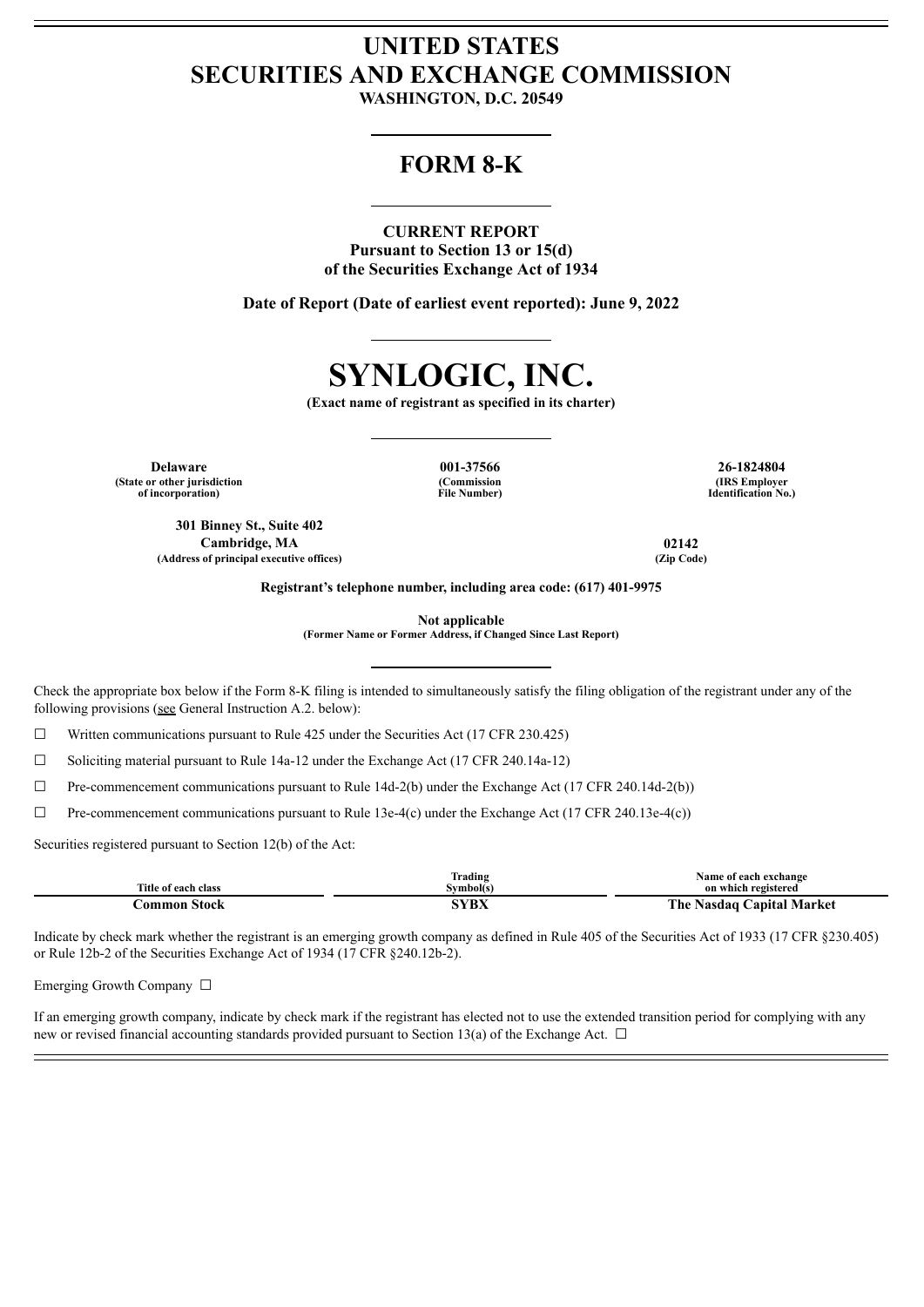## **Item 5.07 Submission of Matters to a Vote of Security Holders.**

(a) On June 9, 2022, Synlogic, Inc. (the "Company") held its 2022 annual meeting of stockholders (the "Annual Meeting"). At the Annual Meeting, a quorum of 59,032,299 shares of the Company's common stock, or 84% of the outstanding shares of common stock entitled to vote as of the record date of April 12, 2022, were present or represented by proxy.

(b) The following actions were taken at the Annual Meeting:

Г

1. The following nominees were reelected to serve on the Company's board of directors (the "Board of Directors") as Class I directors until the Company's 2025 annual meeting of stockholders, based on the following votes:

|                                   |                                   | <b>Shares</b><br><b>Voted to</b> |                           |  |
|-----------------------------------|-----------------------------------|----------------------------------|---------------------------|--|
| <b>Nominee</b>                    | <b>Shares</b><br><b>Voted For</b> | Withhold<br><b>Authority</b>     | Broker<br><b>Non-Vote</b> |  |
| Aoife Brennan, MB, BCh, BAO, MMSC | 43.844.146                        | 4.947.133                        | 10.241.020                |  |
| Patricia Hurter, Ph.D.            | 43.839.157                        | 4.952.122                        | 10.241.020                |  |
| Richard P. Shea                   | 43.846.714                        | 4.944.565                        | 10.241.020                |  |

After the Annual Meeting, Peter Barrett, Edward Mathers, Michael Heffernan and Lisa Kelly-Croswell continued to serve as Class II Directors for terms that expire at the 2023 annual meeting and Michael Burgess, MB, CHB, Ph.D and Nick Leschly continued to serve as Class III Directors for terms that expire at the 2024 annual meeting.

2. The Company's stockholders approved, in a non-binding advisory vote, the compensation of the Company's named executive officers, as disclosed in the Company's 2022 proxy statement, based on the following votes:

| <b>Shares Voted For</b> | <b>Shares Voted Against</b> | <b>Shares Abstaining</b> | <b>Broker Non-Votes</b> |
|-------------------------|-----------------------------|--------------------------|-------------------------|
| ,967,456<br>47          | 667,673                     | 56.150                   | 10,241,020              |

3. The selection of KPMG LLP as the Company's independent registered public accounting firm for the fiscal year ending December 31, 2022 was ratified, based on the following votes:

| <b>Shares Voted For</b> | <b>Shares Voted Against</b> | Abstaining<br>shares | <b>Broker Non-Votes</b> |
|-------------------------|-----------------------------|----------------------|-------------------------|
| 58.9                    | .789<br>69                  | 4                    |                         |